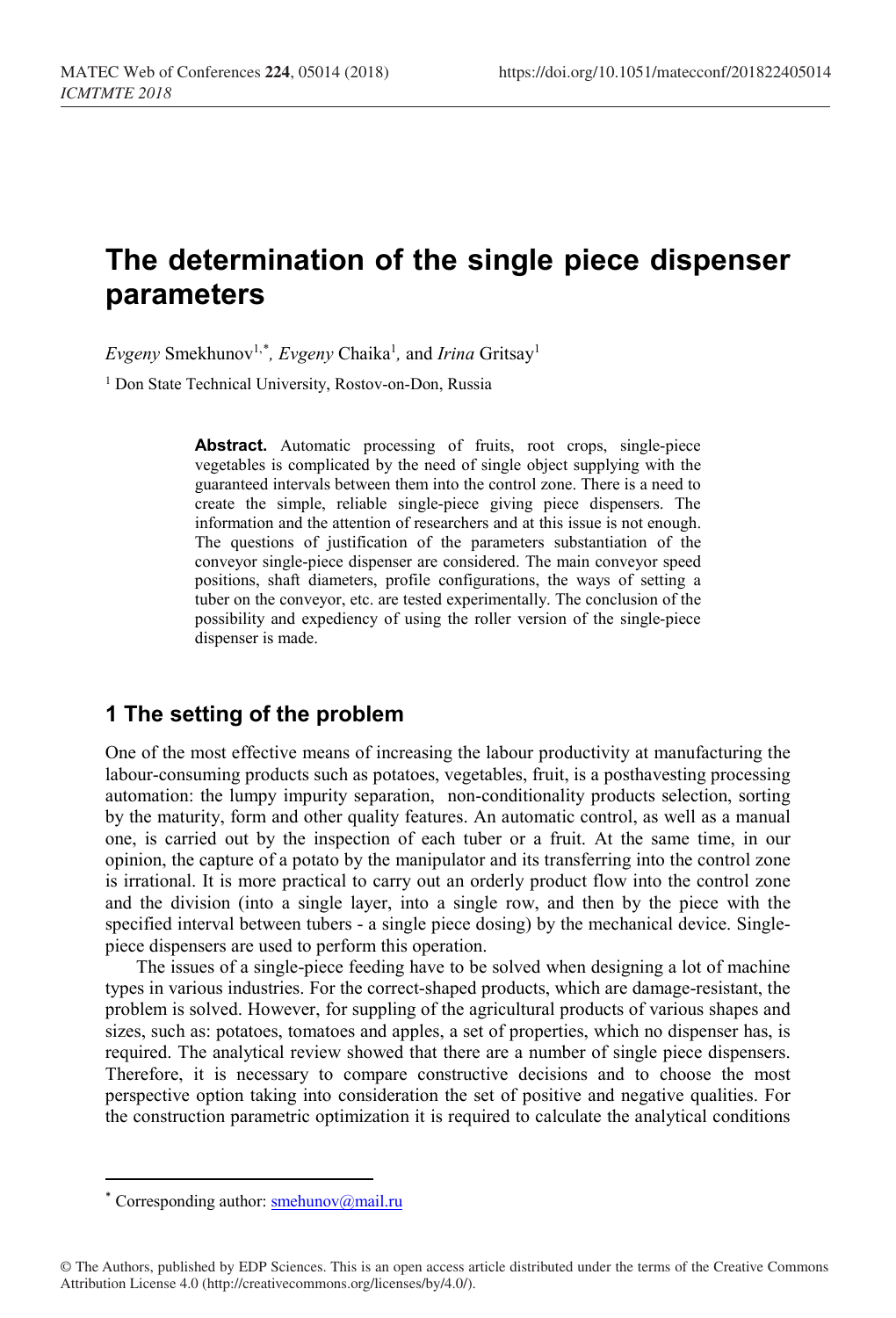of a single piece feeding of tubers out of the bulk mass and to implement this principle in a real construction.

### **2 The last achievement and publication analysis**

To evaluate the constructions, the classification of dispensers based on the principle of action, execution the achieved result, was carried out before, that allowed to enlarge their analysis. According to the scheme, it is possible to visualize with which one of dispensers it is possible to divide into a single layer, into a row, into the pieces and, hence, to narrow the field of a rational design search.

According to the results of the information search of the single piece feeding mechanical devices it was found that for the nearest future the most perspective constructions are conveyor dispensers some of which have several foreign analogues of serial production [1-2].

Not all the dispensers are equally investigated and used. Some of them are considered by us at the level of the idea and their working off is still necessary.

Due to the development of design works on the separation automation, sorting, planting, the packaging of the single piece products of the definite weight it has become necessary to provide analytical equations for the basic parameters calculation of the single piece dispensers. Let's focus at one of the most productive and minimally affecting the product, conveyor dispensers [3-5].

The conveyor dispenser consists, at least, of two conveyors, the task of the first conveyor is to receive a product from the previous operation and previously to disperse the product, the task of the second conveyor is to fix the dispersed material and to feed it into the control zone. To arrange the bodies in one row on a horizontal surface, it is enough to give this surface vibration movement. The same result will be obtained if to incline a plane at an angle  $\alpha$ 1, which is greater than the angle of a tuber on a tuber rolling. The underlying potatoes will keep them from rolling down. The potatoes getting into the second layer of the inclined conveyor at the lower end will roll down. Further dispersion in the longitudinal direction occurs when moving from the conveyor to the conveyor due to the speed difference of the conveyor belts.



**Fig. 1.** Kinematic parameters of the dispenser system - an executive mechanism;  $l_1$ ,  $l_2$  - the length of the inclined and dosing conveyors;  $l_{1,2}$  - the distance between conveyors;  $l_{2,3}$  - the distance from the dosing conveyor to the executive mechanism upper hinge;  $h_{1,2}$   $h_{2,3}$   $h_{3,4}$  - differences on height between conveyors and conveyors and the executive mechanism;  $l_A$  - length of a shoulder blade,  $H<sub>II</sub>$ - the conveyor belt profile height; *bk* - the groove width of the conveyor belt profile; *bt*- the conveyor belt profile step; *α1* the angle of the inclined conveyor installation ; *γЛ*- the shoulder blade deviation angle; *β*- the angle of a cross section profile generatrix;  $r$  - the trajectories dispersion;  $d$ - the diameter of conveyor shafts.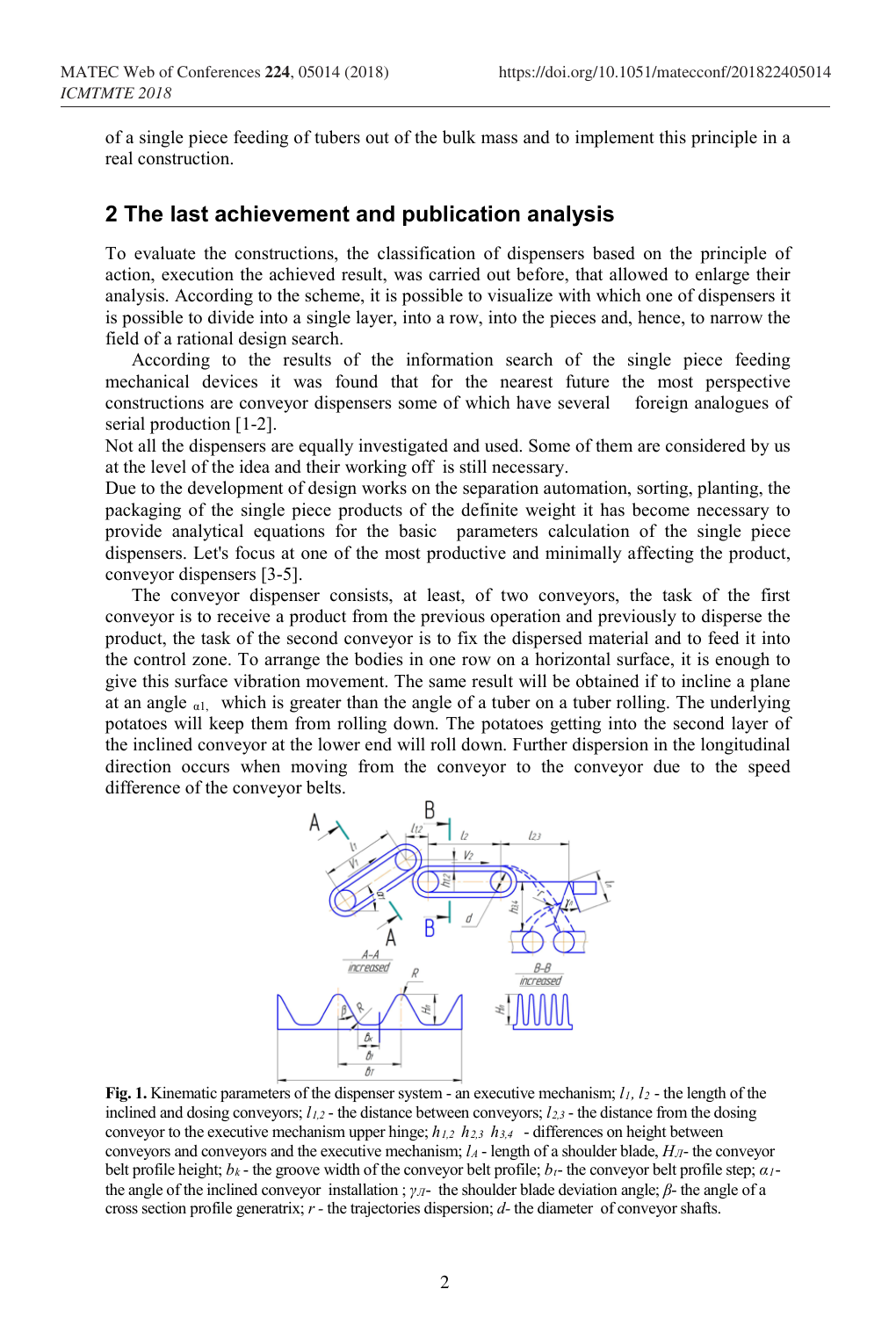If it is necessary to provide feeding on rows the inclined conveyor with the V - shaped row walls is used (fig.1.).

We have determined productivity of the single layer  $Q_1$ , slatted  $Q_2$ , longitudinally inline  $Q_3$  and cellular  $Q_4$  dispensers.

If to take into account the parameters of the existing conveyors of the considered types, then their productivities have the following proportion:

$$
Q_1: Q_2: Q_3: Q_4 = 1: 0, 35: 0, 71: 0, 51 \tag{1}
$$

In a contact with a moving belt of the dosing transporter, the tubers some time make the movement relative to the belt. The minimum dispenser length will also be predetermined by the distance at which the process occurs - the alignment of a belt and a tuber speeds.

The V - shaped profile of the feeding conveyor grooves can be formed by the solid conveyor belt cut into plates (see the fig. 1, B-B) or by an elastic finger surface. In the latter case with the appropriate finger parameters, the alignment of a belt and a tuber speeds (a tuber damping) with the transporters speed difference up to 1 m occurs on the way, which isn't longer than 4 cm, as it is defined below.

#### **3 The results of the discussion**

The condition of material transition from the conveyor to the conveyor is known [3]. For the material moving with the initial speed component coinciding with the speed of the second conveyor  $V_2$ , the speed  $V_k$ , which will be reached by a material particle at the length

 $l_k$  will be determined from the equation

$$
V_k = \sqrt{2g * l_k (f * \cos \alpha_1 \sin \alpha_1) + V_0},
$$
\n(2)

where  $\alpha_1$  - a conveyor inclination angle; *f* - the friction coefficient in couple a tuber (or a fruit) - a conveyor belt (in this case it is rubber).

In the equation (2) the significant factor - inertial forces, is not considered, but at  $V_0 \neq V_2$  there is an acceleration  $\frac{2 V_0}{\sigma}$  $_{2-0}$  $V_2 - V$  $t_{2-}$  $-\frac{V_0}{V_0}$  acting during  $t_{2-0}$  of the speed alignment. So, it

is possible to get the equation for  $l_k$  provided that the tuber final speed  $V_k$  is compared with the transporter speed  $V_2$ :

$$
l_k = \frac{V_0 (V_2 - V_0)}{2g(\mathbf{f} * \cos \alpha_1 - \sin \alpha_1)}
$$

At the following data  $\alpha_1 = 0$ ,  $V_0 = 0.5$  m/c,  $V_2 = 1$  m/c,  $f = 0.35$  is  $l_k = 0.036$  m. Hence, after falling onto the dispenser second conveyor the potato tubers will roll back to 0.04 m, this value determines the second conveyor working zone. In the experiments, the rollback - the way of tubers damping on the rubber finger-parted surface did not exceed 3 cm, see [3].

The conveyor width is determined from the equation: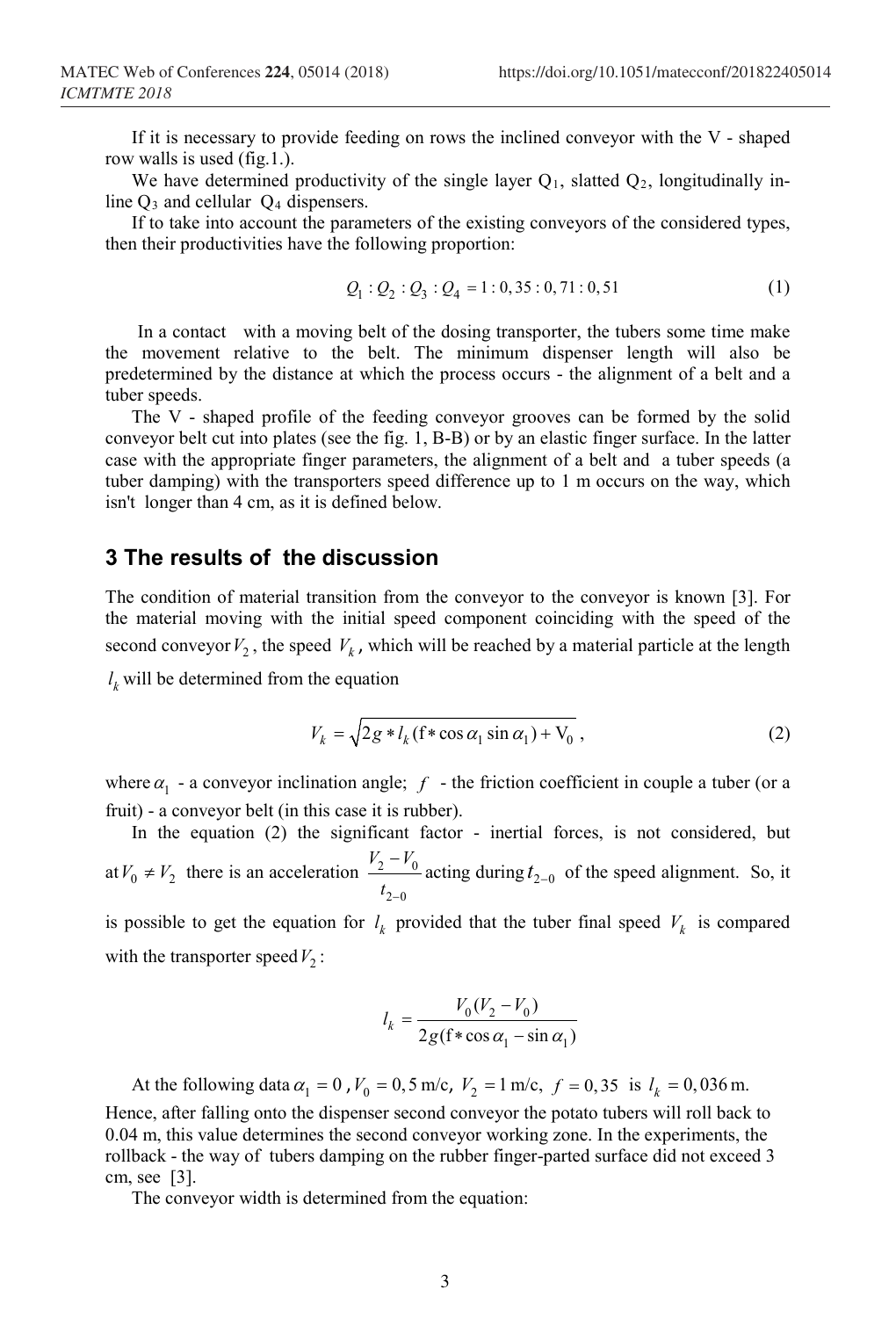$$
b_r = \frac{Q_{1-4}}{V_1 * m * n_0} \tag{3}
$$

where  $m$  - the tuber mass average value;  $n_0$  - mass of tubers  $m$ , arranged on in a single layer  $1<sup>2</sup>$ .

For values  $Q = 20$  t/h (5.56 kg/s),  $V_1 = 0.5$  m/s,  $\overline{m} = 0.092$  kg,  $b_t = 0.075$  m,  $b_T = 0.075$ 0.41 m it is received for a smooth belt, for a slatted apron dispenser  $b_T = 0.8$  m for cellular

 $b_r$  = 1.14 m.

The similar differences in the transporter width in these limits are not so considerable as the number of other elements will not change.

The variation of the width and speed of the first conveyor will allow to obtain the required step of tubers feeding on the second conveyor, i.e. it will provide the dispersal.

Feeding in a single layer and in one row is feasible by the known adjusting devices. The implementation of tubers feeding one by one with the guaranteed intervals is still problematic. Earlier we calculated the general condition of bodies dispersal in the force field with the increasing gradient of the force vector [4-5]. The practically found solution is the use of the difference between the two conveyors which is a simple special case of the general condition of dispersion. Let's consider the movement of two tubers at a difference between feeding and dispersing conveyors at the inclination of the conveyors  $\alpha_1$  and  $\alpha_2$ , diameters of shaft *of d*, speed  $V_1$  and  $V_2$ , distances between shaft  $l_{1,2}$ ;  $h_{1,2}$  (see the fig. 1), adjoining on the descent from the first conveyor. The location of a big tuber in front of a small tuber or two small ones will be harder conditions of tuber feeding, which reduce the time between their descents from the conveyor. The distance between their gravity centers

is.  $\frac{c_1 + c_2}{\cdot} = 0,065 - 0,03$  $\frac{c_1 + c_2}{2} = 0,065 - 0,03$  m. где  $c_1, c_2$  - the thickness of the nearby tubers.

The time between their descents from the conveyor is

$$
\Delta t = \frac{c_1 - c_2}{2V_1} \, .
$$

In a period of time  $t + \Delta t$  the distance between them will be

$$
e = \sqrt{(x_2 - x_1)^2 + (y_2 - y_1)^2} = \frac{c_1 - c_2}{2} \sqrt{1 - \frac{(c_1 + c_2)g^2}{4V_1^2} (2t_1 + \frac{c_1 + c_2}{2V_1})^2}
$$
(4)

and, depending on the type of a separator or a sorter from 30 to 100 mm can be received.

The value  $e$  is selected at the conditions of a necessary zone of the tuber control by the adjusting device, at the same time it must be kept in mind that the distance *e* increases with the reduction  $V_1$ . From (4) it is solved, there can be also the return task can also be solved, the time,  $t_1$  in which the bodies will appear at necessary distance of  $e$ .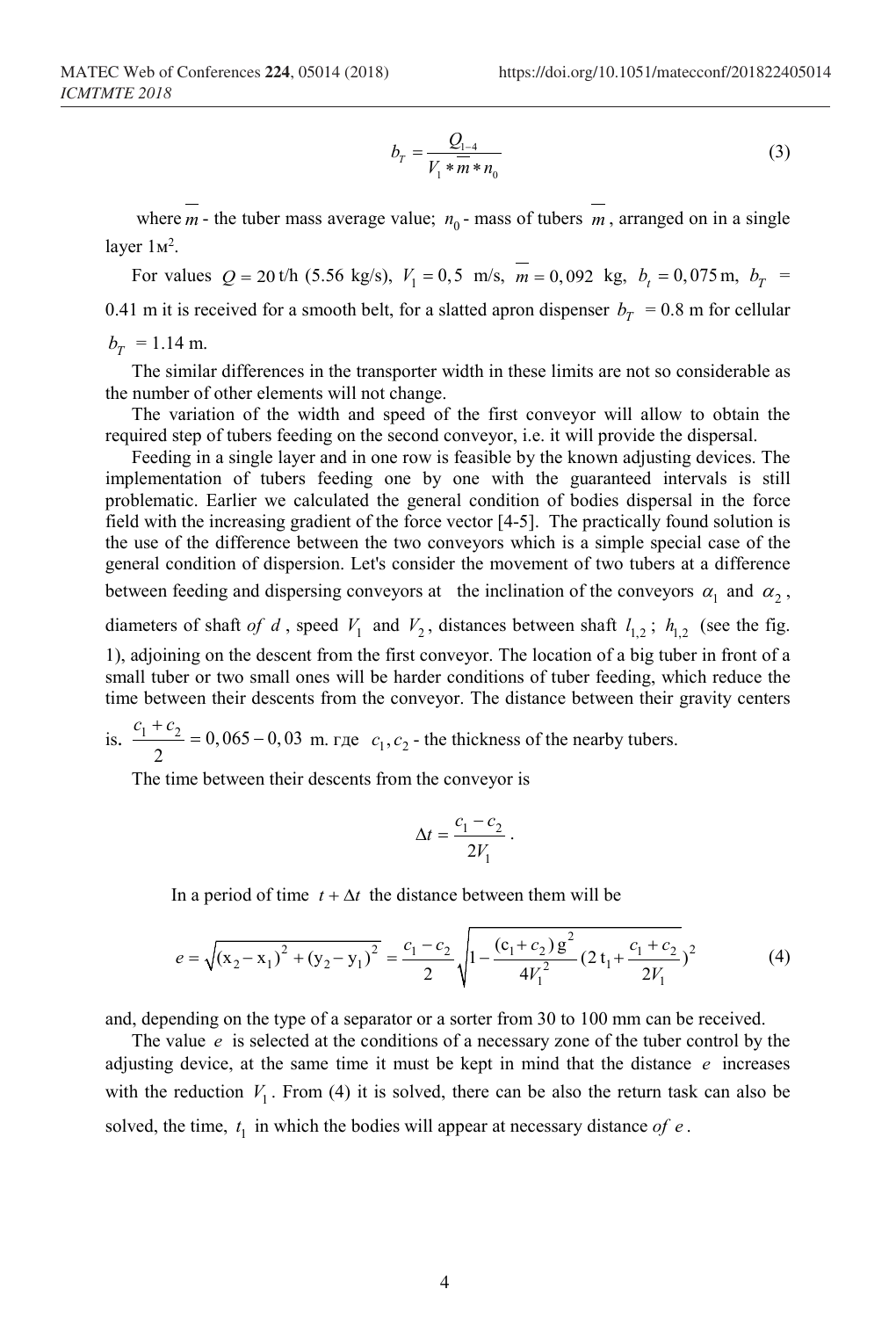At  $V_1 = 0.25$  m/s,  $t_1 = 0.2$ s and  $\frac{t_1 + t_2}{2}$ 2  $c_1 + c$  $= 0.03$ m we will receive  $e = 0.06$  m  $l_{1,2}$ ;  $h_{1,2}$ 

respectively 0.05 and 02 m. Having determined *e* from (4), we will find the distance between the next falling tubers:

$$
t_i = e - \frac{c_1 + c_2}{2} \tag{5}
$$

It is possible to determine the distance between conveyors  $h_{3,4}$  based on a condition that the horizontal component of speed of falling of the subsequent body is less, than the speed of a tape of the second conveyor  $V_2$ . Otherwise there will be an impact of bodies. This condition has the following appearance:

$$
V_2 \succ \sqrt{\left(V_1^2 + 2gh_{3,4}\right)\cos\zeta}
$$

where  $\zeta$  - the angle of the trajectory inclination to the horizon at the point of intersection with the horizontal dosing transporter.

$$
h_{3,4} \prec \frac{\frac{V_2^2}{\cos \xi} - V_1^2}{2g}
$$

i.e. at  $V_2 \succ V_1$  impacts will not be.

If two tubers are nearby, then time between a descent of the first and second tubers is ∆*t* .

The same time will pass between their falling onto the second conveyor. The first tuber moving with a belt speed  $V_2$  will pass the distance from the contact place

$$
s_T = V_2 \frac{c_1 + c_2}{2V_1}
$$

The more there will be a difference between  $V_1$  and  $V_2$  the more there will be a feeding step therefore  $V_1$  it is desirable to choose with smaller values, trying to obtain the increase in productivity at the expense of the conveyor width  $b_T$ .

At  $V_1 = 0, 25 \frac{c_1 + c_2}{2} = 0, 03 \text{ m}, V_2 = 0, 75 \text{ m/s}$  the distance between tubers taking into

account (5) is 0.045 m. As a result of the calculations the parameters necessary for designing of single piece feeding various dispensers of various agricultural products can be determined.

Experimental definition of a way of calm of a fruit upon transition from the conveyor to the  $l_k$  conveyor allows to turn the single piece conveyor dispenser of tubers into a roll (fig.2) one at the same parameters of the feeding surface. Such a dispenser even at three